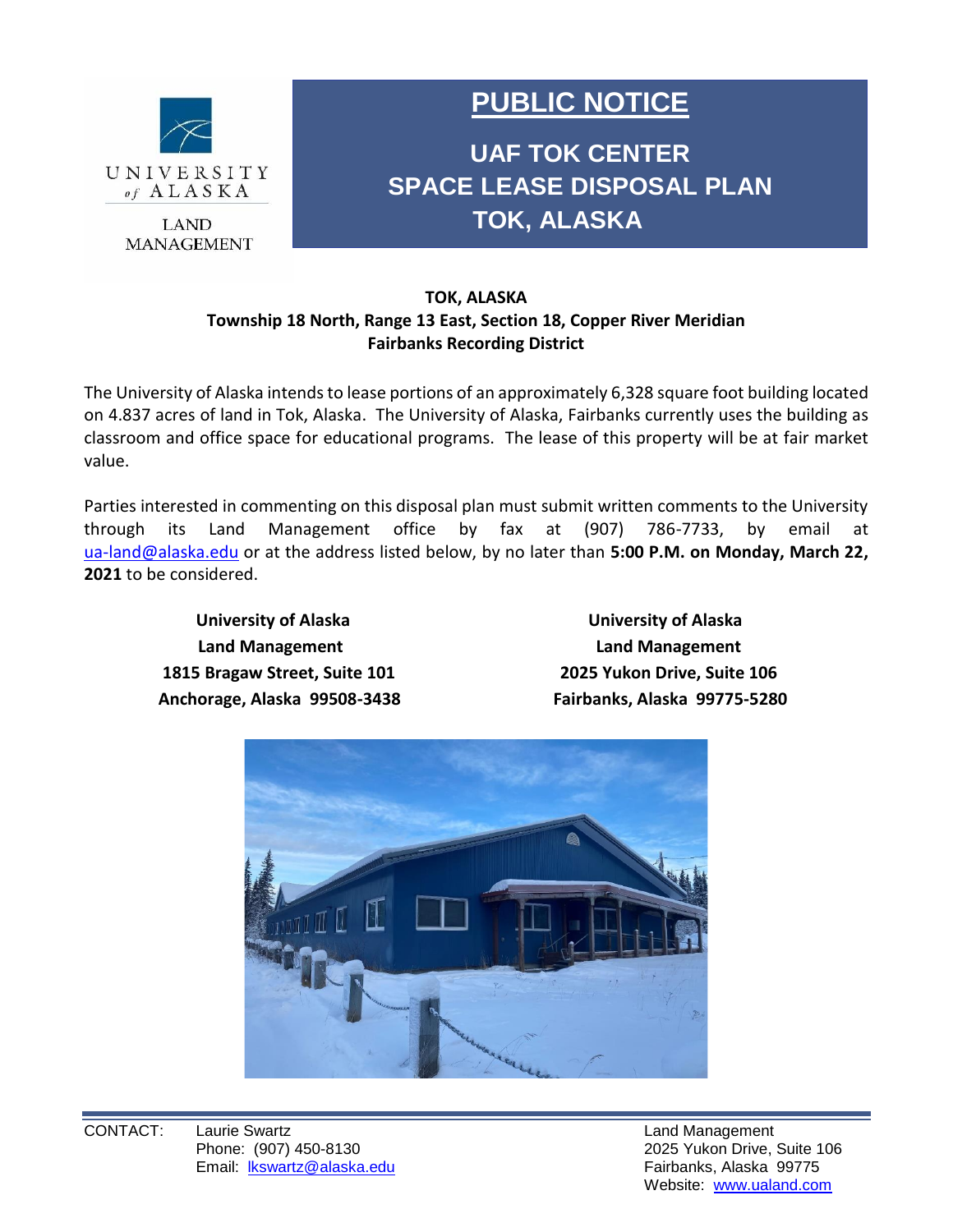The disposal plan is effective as long as the University of Alaska owns this parcel.

| <b>LEGAL DESCRIPTION AND PARCEL NUMBER</b> |                                                                           |            |                   |                       |  |
|--------------------------------------------|---------------------------------------------------------------------------|------------|-------------------|-----------------------|--|
| <b>PARCEL#</b><br><b>WR.TK.4001</b>        | <b>SUBDIVISION</b><br>Engineering Plat No. 36-13<br><b>North Addition</b> | <b>LOT</b> | <b>BLOCK</b><br>4 | <b>ACRES</b><br>4.873 |  |

 $\sim$